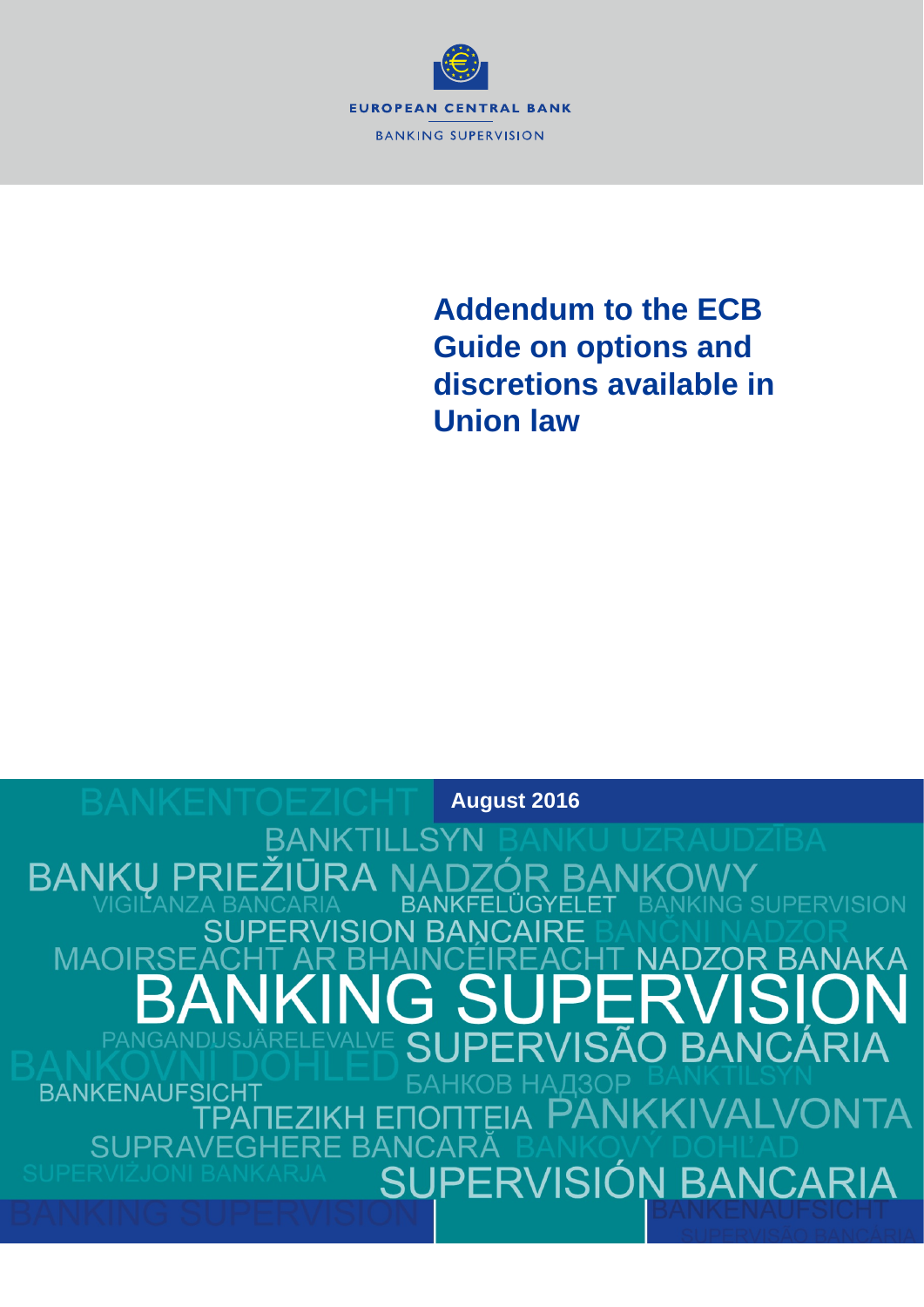## **Introduction**

(1) This document sets out the ECB's approach to the exercise of some options and discretions provided for in Regulation (EU) 575/2013 of the European Parliament and of the Council<sup>[1](#page-1-0)</sup> (CRR) and Directive 2013/36/EU of the European Parliament and of the Council<sup>[2](#page-1-1)</sup> (CRD IV) and granted to competent authorities. It aims to provide coherence, effectiveness and transparency regarding the supervisory policy that will be applied in the supervisory assessment of applications from significant supervised entities within the Single Supervisory Mechanism. The assessment will be carried out according to the relevant provisions of the CRR and Commission Delegated Regulation (EU) 2015/61 of 10 October 2014 to supplement Regulation (EU) No 575/2013 of the European Parliament and the Council with regard to liquidity coverage requirement for Credit Institutions (Commission Delegated Regulation (EU) 2015/61) and in line with national legislation transposing the relevant provisions of CRD IV.

 <sup>1</sup> Regulation (EU) No 575/2013 of the European Parliament and of the Council of 26 June 2013 on prudential requirements for credit institutions and investment firms and amending Regulation (EU) No 648/2012 (OJ L 176, 27.6.2013, p. 1).

<span id="page-1-1"></span><span id="page-1-0"></span><sup>&</sup>lt;sup>2</sup> Directive 2013/36/EU of the European Parliament and of the Council of 26 June 2013 on access to the activity of credit institutions and the prudential supervision of credit institutions and investment firms, amending Directive 2002/87/EC and repealing Directives 2006/48/EC and 2006/49/EC.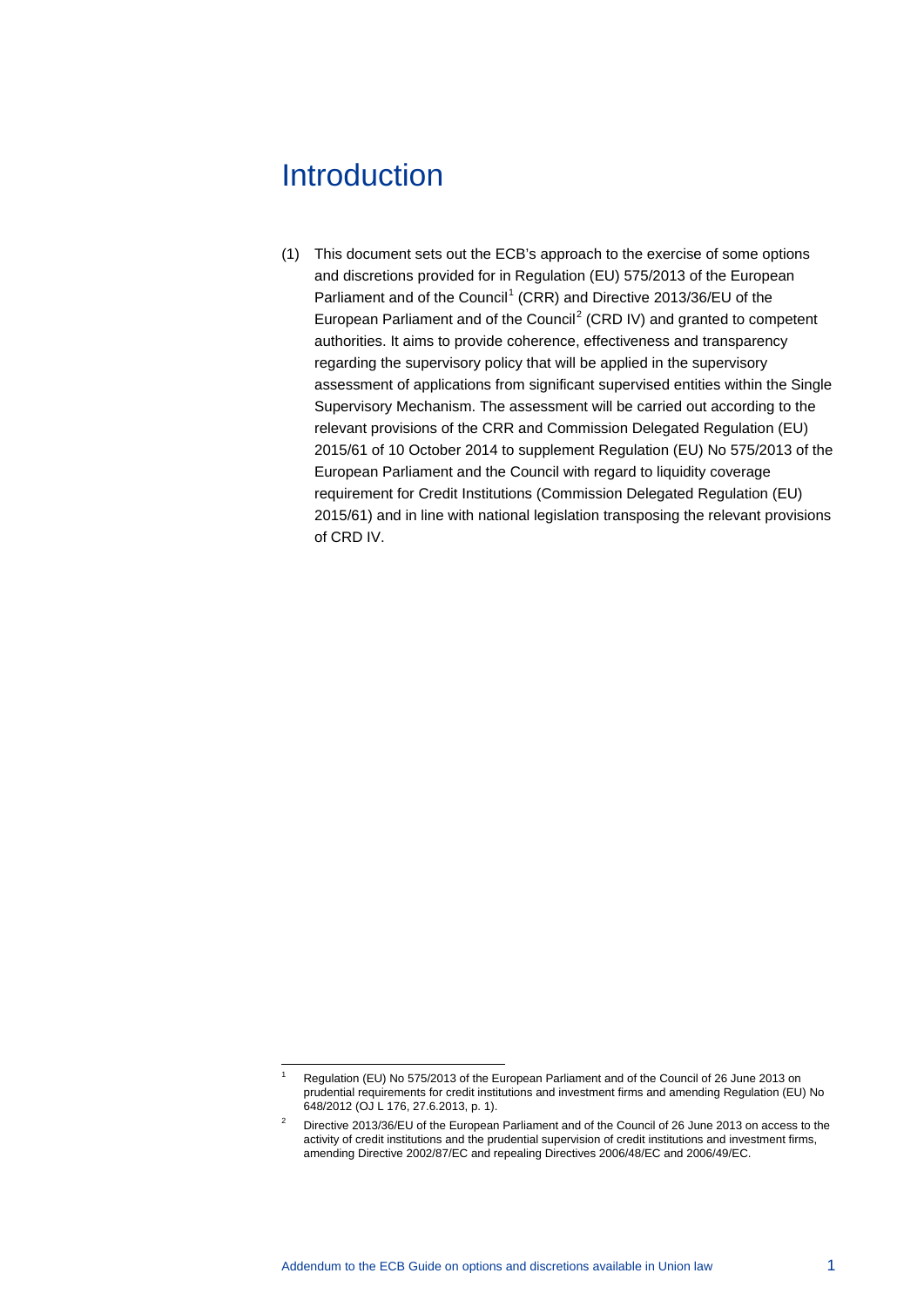# Section II The ECB's policy and criteria for the exercise of options and discretions in the CRR and CRD IV

### Chapter 1 Consolidated supervision and waivers of prudential requirements

#### 3. CAPITAL WAIVERS (Article 7 of the CRR)

In the subparagraph "Article 7(1) of the CRR, on the waiver of requirements for subsidiary institutions", after number (4)(i) at page 7 insert a new sentence: "In assessing an application for a capital waiver the ECB is minded to also take into account considerations related to the leverage ratio, given that pursuant to Article 6(5) of the CRR granting such waiver will also automatically waive the leverage requirement at the same level of the group structure. The ECB will take into account such considerations within the assessment of applications for waivers under Article 7 of the CRR, once a minimum level for the leverage ratio is introduced in Union law as a Pillar 1 requirement. However, the ECB will immediately take into account leverage-related considerations with regard to reporting and disclosure requirements, given that these requirements are already in force, pursuant to applicable legislation.<sup>[3](#page-2-0)</sup>".

In the subparagraph "Article 7(3) of the CRR, on the waiver of requirements for parent institutions", after number (iii) at page 8 insert a new sentence: "In assessing an application for a capital waiver the ECB is minded to also take into account considerations related to the leverage ratio, given that pursuant to Article 6(5) of the CRR granting such waiver will also automatically waive the leverage requirement at the same level of the group structure. The ECB will take into account such considerations within the assessment of applications for waivers under Article 7 of the CRR, once a minimum level for the leverage ratio is introduced in Union law as a Pillar 1 requirement. However, the ECB will immediately take into account leverage-

<span id="page-2-0"></span>It should be noted that, even where an Article 7 CRR waiver that also encompasses the leverage requirements has been granted, credit institutions are still required to have in place policies and processes for the identification, management and monitoring of the risk of excessive leverage within the framework set out by the competent authority pursuant to Article 87 of CRD IV and national implementing legislative provisions.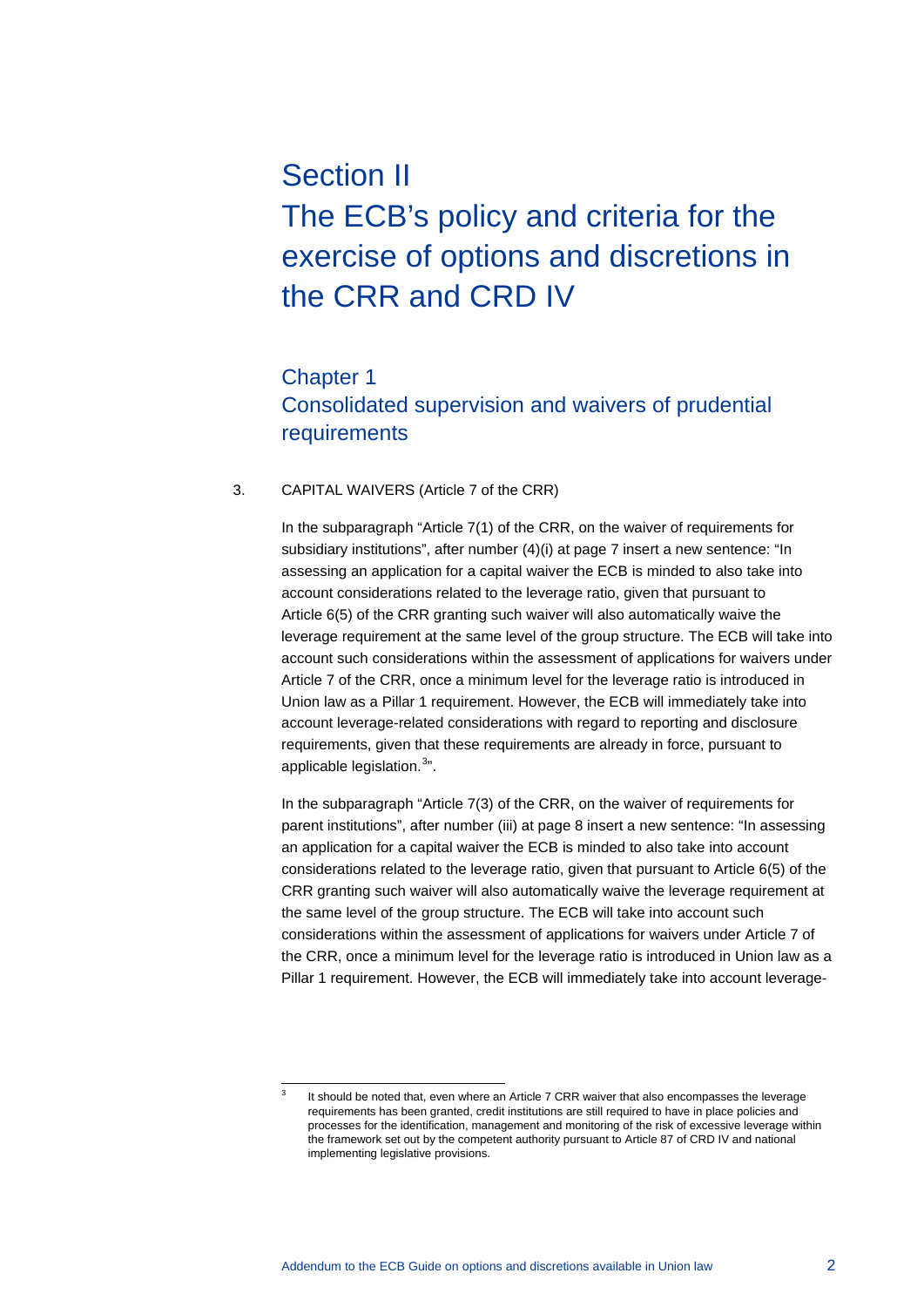related considerations with regard to reporting and disclosure requirements, given that these requirements are already in force, pursuant to applicable legislation.<sup>[4](#page-3-0)</sup>".

4. EXCLUSION OF INTRAGROUP EXPOSURES FROM THE CALCULATION OF THE LEVERAGE RATIO (Article 429(7) of the CRR as introduced by Commission Delegated Regulation (EU) 2015/62)

In the exercise of the discretion provided for in Article 429(7) of the CRR the ECB will assess applications from supervised entities taking into account the specific aspects highlighted below in order to ensure a prudent implementation of the relevant regulatory framework.

In particular, the assessment aims to ensure that the leverage ratio accurately measures leverage, controls the risk of excessive leverage and constitutes an adequate backstop to risk-weighted capital requirements (see Recitals 91 and 92 of the CRR as well as Article 4(1), subparagraphs (93) and (94), of the CRR, especially the definition of "risk of excessive leverage"), with due regard, however, to the smooth flow of capital and liquidity within the group at the domestic level. Moreover, where the exemption is granted, it is considered of fundamental importance that the "risk of excessive leverage", as defined by the legislation, should not be concentrated within one subsidiary of the group under assessment.

To these ends, the ECB will verify at least the following factors.

(1) The potential impact on the credit institution of a change in economic and market conditions, especially with regard to its funding position.

In particular, the assessment should corroborate that the institution would not be imminently exposed to adverse market developments (when they occur), including an adverse change in funding conditions. Market shocks should be of such significance as to lead the credit institution to discharge other balance sheet items on the asset side, because available funding is employed to maintain the financing of intragroup exposures. In contrast, where the assessment suggests that there are sufficient grounds to assume that such a possibility could materialise and the intragroup exposure may give rise to leverage risk as defined in Article 4(1)(94) of the CRR as it may induce "unintended corrective measures" or "distressed selling of assets", the waiver will not be granted. In fact, under such circumstances the exclusion of the intragroup exposures from the leverage ratio would imply that leverage risk is no longer fully reflected in the ratio, thus impairing the identification of this risk as required under the processes referred to in Article 87 of the CRD as well as the supervisory evaluation under Article 98(6) of the CRD.

<span id="page-3-0"></span>It should be noted that, even where an Article 7 CRR waiver that also encompasses the leverage requirements has been granted, credit institutions are still required to have in place policies and processes for the identification, management and monitoring of the risk of excessive leverage within the framework set out by the competent authority pursuant to Article 87 of CRD IV and national implementing legislative provisions.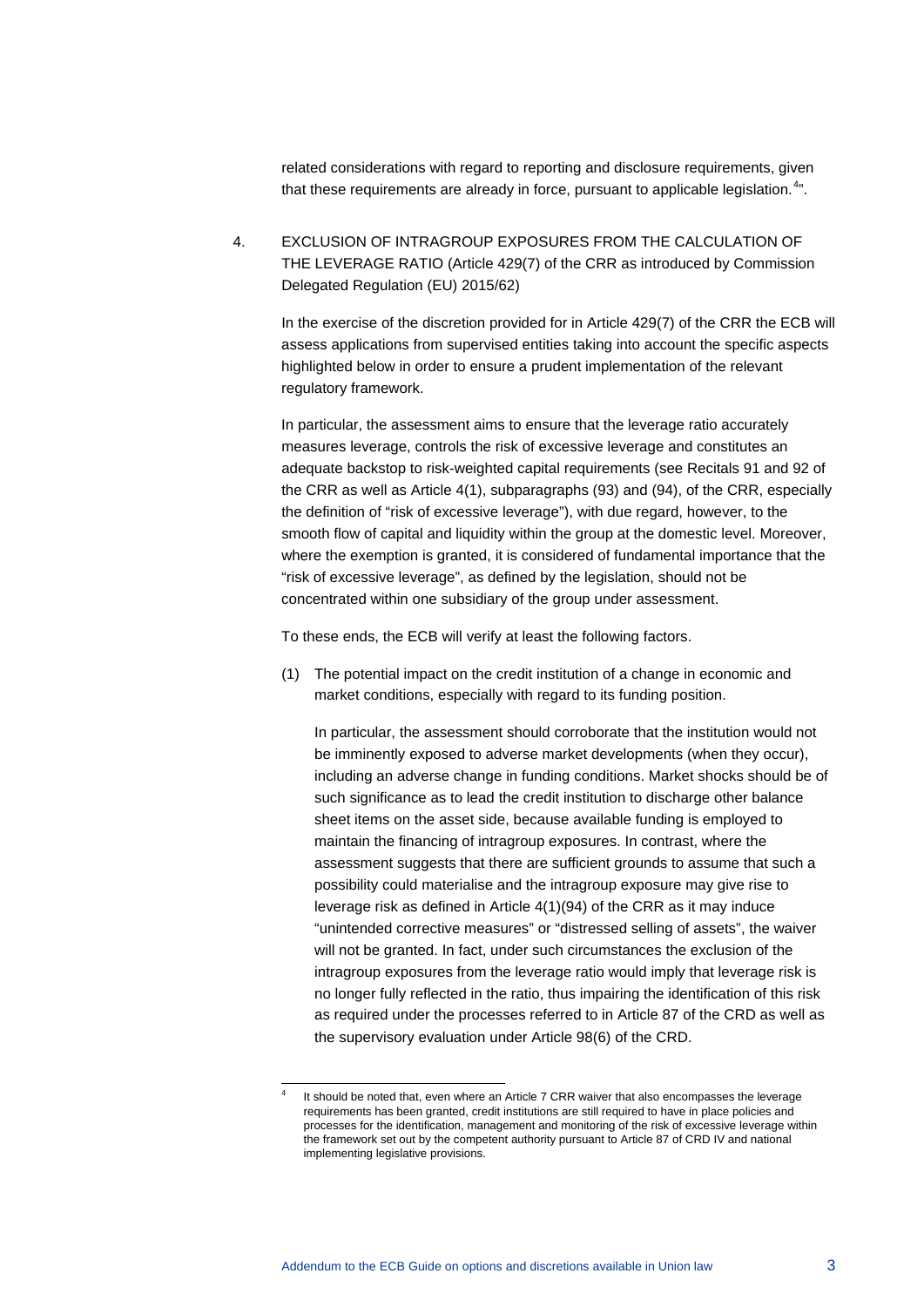The analysis should be based on the assessment by the Joint Supervisory Team (JST) of the liquidity and funding risks of the credit institution in the context of the Supervisory Review and Evaluation Process (SREP).

For such factors to be considered not to be relevant in individual cases, this assessment should conclude that the liquidity and funding position of the credit institution is strong and resilient to adverse changes in economic and market conditions, thus implying that the entity will not have to engage in "unintended corrective measures" or "distressed selling of assets" in order to preserve intragroup exposure(s).

(2) The materiality of the intragroup exposures of the applying entity, in terms of overall balance sheet size, off-balance-sheet obligations and contingent obligations to pay or deliver or provide collateral.

The ECB intends to carry out a forward-looking assessment to ascertain that the exemption of intragroup exposures does not have the effect that "leverage", as defined in Article 4(1)(93) of the CRR, would no longer be adequately measured by the leverage ratio. A forward-looking assessment implies that the ECB also examines whether there are reasons (e.g. business model analysis, sector concentration, etc.) to assume that the bank's balance sheet will expand and/or intragroup exposures will increase in the future, even where they appear relatively small when the application is submitted.

(3) The effect that the exclusion of the intragroup exposures would have on the leverage ratio's function as an effective supplementary measure to risk-based capital requirements (backstop).

This assessment should also take into account that, if the conditions of Article 113(6) of the CRR are met and the waiver is granted (see below, Chapter 3.3), the institution will not hold any capital against the risks associated with intragroup exposures under the risk-based capital requirements.

(4) Whether the decision on the application concerning Article 429(7) of the CRR would have disproportionate negative effects on the recovery and resolution plan.

Once a minimum requirement for the leverage ratio is introduced in Union law, the ECB will assess whether any adjustments to the current policy stance are required.

#### 10. VALUATION OF ASSETS AND OFF-BALANCE-SHEET ITEMS – USE OF IFRS FOR PRUDENTIAL PURPOSES (Article 24(2) of the CRR)

The ECB has determined not to exercise in a general manner the option set out in Article 24(2) of the CRR, which allows competent authorities to require credit institutions to effect, for prudential purposes, the valuation of assets and off-balancesheet items and the determination of own funds in accordance with the International Accounting Standards, also in cases where the national applicable accounting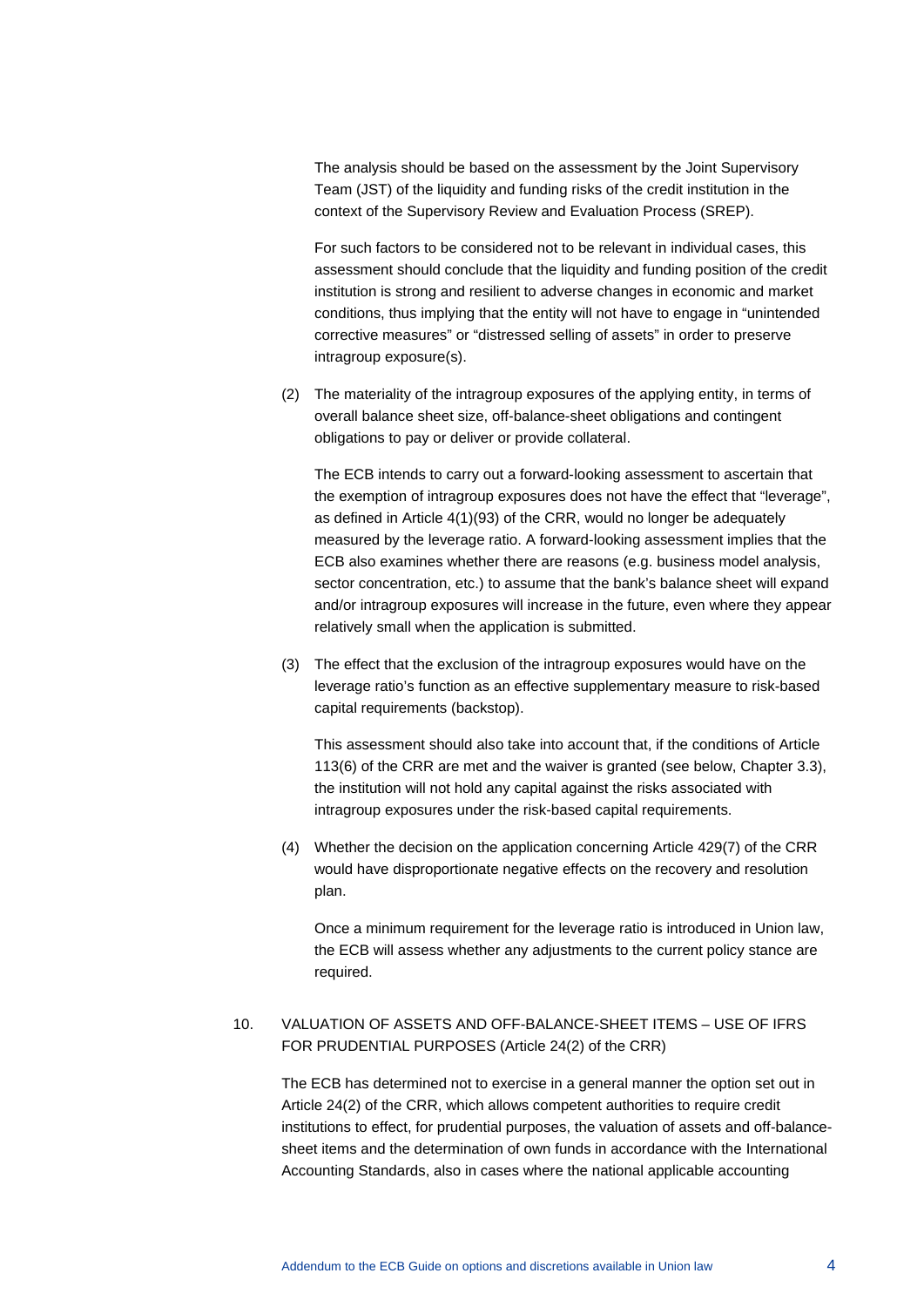framework requires the use of n-GAAP (see also Article 24(1) of the CRR). Banks can therefore continue reporting to the supervisor according to their national accounting standards.

However, the ECB will assess applications to use International Accounting Standards for prudential reporting (also in cases of applicability of n-GAAP under the national accounting framework) pursuant to Article 24(2) of the CRR.

To that end, the ECB would expect that:

- (1) the application should be submitted by the legal representatives of all the legal entities within any banking group that will actually apply the International Accounting Standards for prudential reporting as a consequence of the request being granted;
- (2) for prudential purposes the same accounting framework will apply to all reporting entities within a banking group, in order to ensure consistency between subsidiaries established in the same Member State or also in different Member States. For the purposes of this exercise, a banking group is a group composed of all the significant supervised entities included in the group defined in the significance decision applicable to the requesting entities.
- (3) a statement should be submitted by the external auditor, certifying that the International Financial Reporting Standards (IFRS) data reported by the institution as a consequence of the application being granted are in line with the applicable IFRS endorsed by the European Commission. This statement must be submitted to the ECB along with the reporting data which the auditor certifies at least once a year.

The use of IFRS for prudential reporting requirements will apply permanently to all relevant prudential reporting requirements after the credit institution has been notified of the ECB decision granting the application.

The ECB may consider the application of a transitional period, as appropriate and on a case-by-case basis, for the full implementation of the above-mentioned conditions.

## Chapter 3 Capital requirements

#### 3. CALCULATION OF RISK-WEIGHTED EXPOSURE AMOUNTS – INTRAGROUP EXPOSURES (Article 113(6) of the CRR)

The ECB is of the view that a request not to apply the requirements of Article 113(1) of the CRR may be approved, following a case-by-case assessment, for credit institutions that submit a specific application. As clearly established in Article 113(6)(a), the counterparty of the credit institution must be another credit institution or an investment firm, a financial institution or an ancillary services undertaking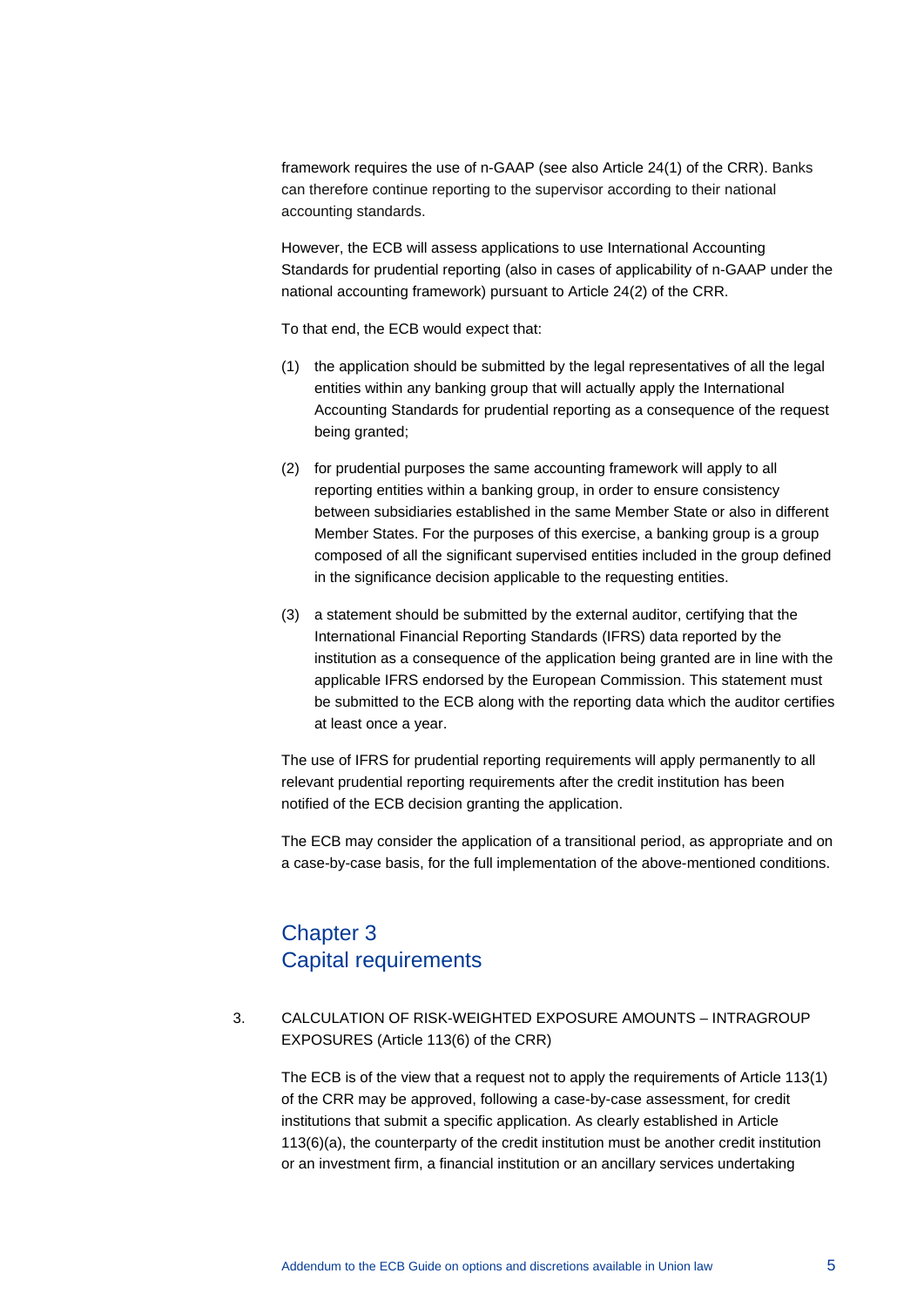subject to appropriate prudential requirements. Moreover, the counterparty must be established in the same Member State as the credit institution (Article 113(6)(d)).

For the purposes of this assessment, the ECB will consider the following factors.

- (4) To assess compliance with the requirement, as laid down in Article 113(6)(b) of the CRR, that the counterparty is included in the same consolidation as the institution on a full basis, the ECB will take into account whether the group entities under assessment are included within the same consolidation on a full basis in a participating Member State, using the methods for prudential consolidation set out in Article 18 of the CRR.
- (5) In order to assess compliance with the requirement laid down in Article 113(6)(c) of the CRR that the counterparty is subject to the same risk evaluation, measurement and control procedures as the institution, the ECB will take into account whether:
	- (i) the senior management of the entities in the scope of application of Article 113(6) of the CRR is responsible for risk management and risk measurement is regularly reviewed;
	- (ii) regular and transparent communication mechanisms are established within the organisation, so that the management body, senior management, business lines, the risk management function and other control functions can all share information about risk measurement, analysis and monitoring;
	- (iii) internal procedures and information systems are consistent and reliable throughout the consolidated group so that all sources of relevant risks can be identified, measured, and monitored on a consolidated basis and also, to the extent necessary, separately by entity, business line, and portfolio;
	- (iv) key risk information is regularly reported to the central risk management function of the parent undertaking to enable appropriate centralised evaluation, measurement and control of risk across the relevant group entities.
- (6) To assess compliance with the requirement laid down in Article 113(6)(e) of the CRR that there is no current or foreseen material, practical or legal impediment to the prompt transfer of own funds or repayment of liabilities from the counterparty to the institution<sup>[5](#page-6-0)</sup>, the ECB will take into account whether:
	- (i) the shareholding and legal structure of the group does not hamper the transferability of own funds or repayment of liabilities;

<span id="page-6-0"></span> <sup>5</sup> Beyond the limitations stemming from national company laws.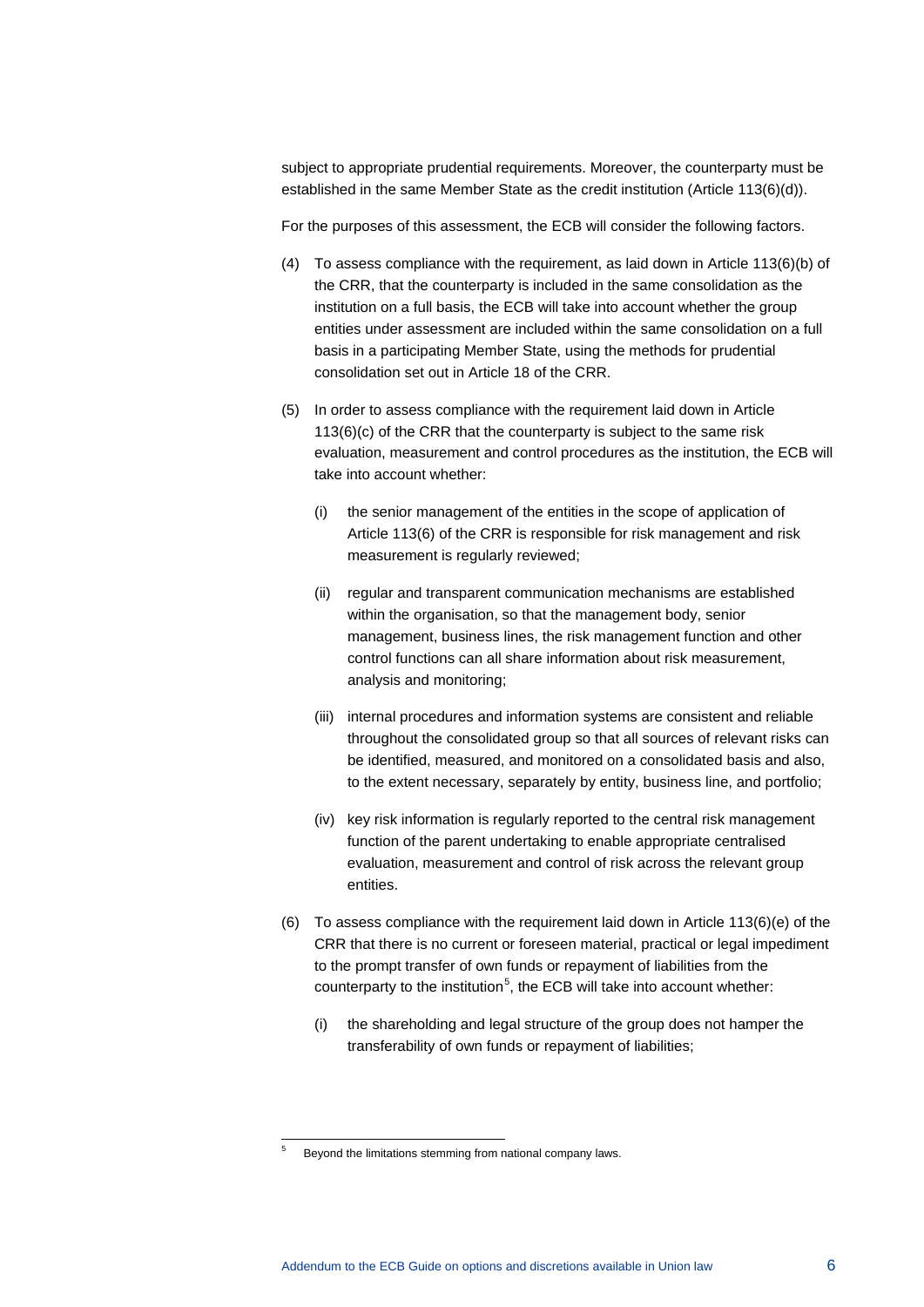- (ii) the formal decision-making process regarding the transfer of own funds between the institution and its counterparty ensures prompt transfers;
- (iii) the by-laws of the institution and of the counterparty, any shareholders' agreement, or any other known agreements do not contain any provisions that may obstruct the transfer of own funds or repayment of liabilities by the counterparty to the institution;
- (iv) there have been no previous serious management difficulties or corporate governance issues that might have a negative impact on the prompt transfer of own funds or the repayment of liabilities;
- (v) no third parties<sup>[6](#page-7-0)</sup> are able to exercise control over or prevent the prompt transfer of own funds or repayment of liabilities;
- (vi) the COREP "Group Solvency" template (Annex I to Commission Implementing Regulation (EU) No  $680/2014^7$  $680/2014^7$ ), which aims to provide a global view of how risks and own funds are distributed within the group, shows no discrepancy in this regard.

#### • **Documentation related to approval decisions under Article 113(6)**

For the purpose of the assessment(s) under Article 113(6) of the CRR, the credit institution presenting the application is expected to submit the following documents, unless they have already been provided to the ECB pursuant to other regulations, decisions or requirements:

- (i) an up-to-date organisation chart of the entities of the consolidated group included within the scope of consolidation on a full basis in the same Member State, the prudential qualification of the individual entities (credit institution, investment firm, financial institution, ancillary services undertaking) and the identification of the entities that intend to apply Article 113(6) of the CRR;
- (b) a description of the risk management policies and controls and how they are centrally defined and applied;
- (c) the contractual basis if any for the group-wide risk management framework together with additional documentation such as the group company risk policies in the areas of credit risk, market risk, liquidity risk and operational risk;
- (d) a description of the possibilities for the parent institution/undertaking to enforce group-wide risk management;

<span id="page-7-1"></span><span id="page-7-0"></span> <sup>6</sup> A third party is any party that is not the parent, the subsidiaries, the members of their decision-making bodies or their shareholders.

<sup>7</sup> Commission Implementing Regulation (EU) No 680/2014 of 16 April 2014 laying down implementing technical standards with regard to supervisory reporting of institutions according to Regulation (EU) No 575/2013 of the European Parliament and of the Council (OJ L 191, 28.6.2014, p. 1).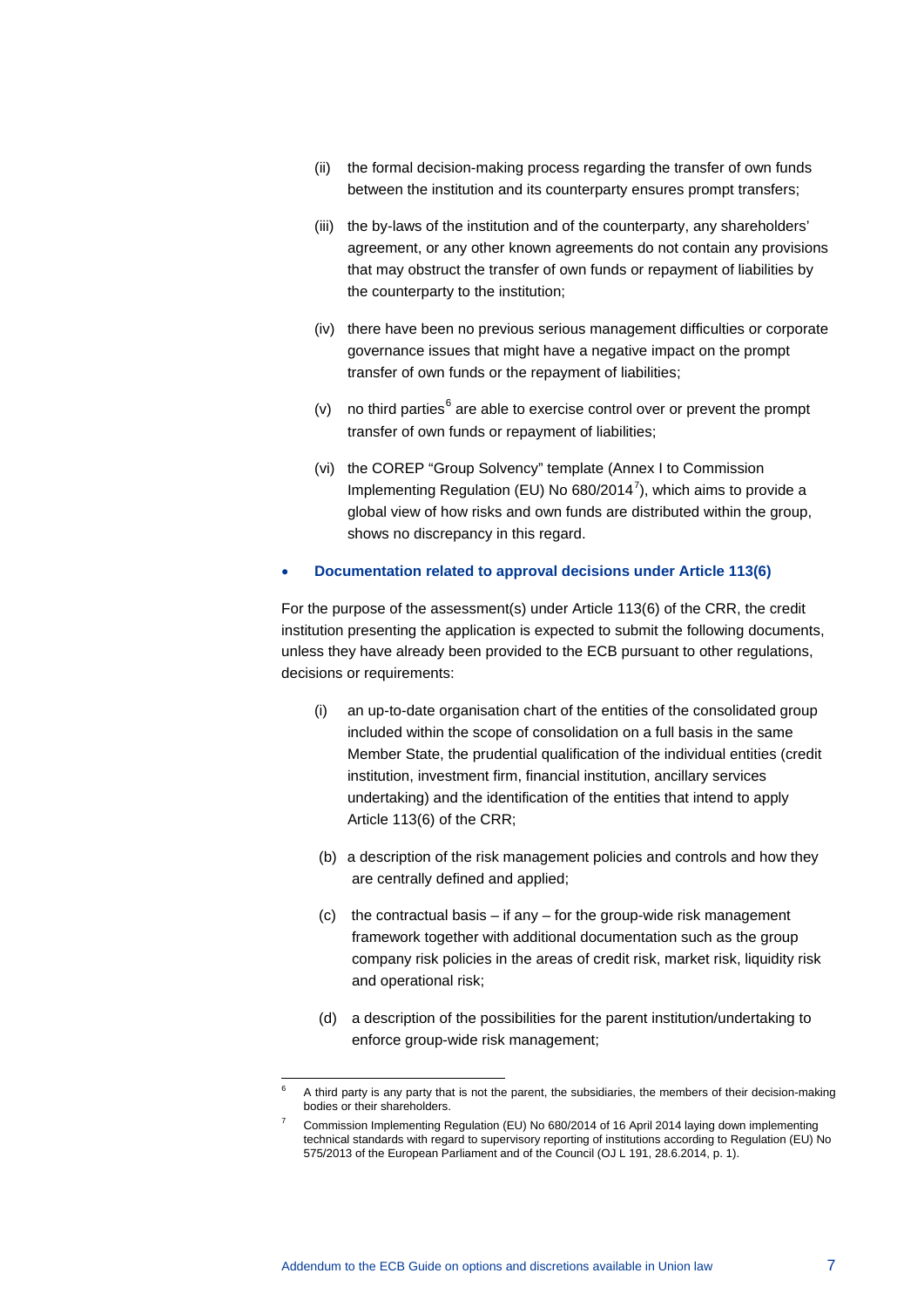- (e) a description of the mechanism that ensures a prompt transfer of own funds and the repayment of liabilities in the event of financial distress by one of the group entities;
- (f) a cover letter signed by the legal representative of the parent undertaking pursuant to applicable law, with approval from the management body, stating that the significant supervised credit institution complies with all conditions as set out in Article 113(6) of the CRR at the group level;
- (g) a legal opinion, issued by an external independent third party or by an internal legal department and approved by the management body of the parent undertaking, demonstrating that beyond the limitations set out in company law there are no obstacles to fund transfer or repayment of liabilities resulting from either applicable legislative or regulatory acts (including fiscal legislation) or legally binding agreements;
- (h) a statement signed by the legal representatives and approved by the management bodies of the parent undertaking and of the group entities that intend to apply Article 113(6) of the CRR declaring that there are no practical impediments to fund transfer or repayment of liabilities.

## Chapter 5 **Liquidity**

4. ADDITIONAL COLLATERAL OUTFLOWS FROM DOWNGRADE TRIGGERS (Article 30(2) of Commission Delegated Regulation (EU) 2015/61)

The ECB will assess the materiality of outflows notified by credit institutions with regard to additional outflows and collateral needs for all contracts under which the contractual conditions will lead to outflows within 30 calendar days of a downgrade in the credit institution's external credit assessment by 3 notches.

When credit institutions do not have an external credit assessment, it is expected that they will notify the impact on their outflows of a material deterioration of their credit quality corresponding to a 3-notch downgrade. The JST will assess how this impact is determined on a case-by-case basis, depending on the specificities of each contractual provision.

In general, and based on the information currently available from regulatory reporting to date, the ECB would be inclined to consider as material, among the amounts of outflows notified by credit institutions, those outflows which represent at least 1% of the gross outflows of a given institution (i.e. including those additional outflows triggered by the above-mentioned deterioration in credit quality).

Institutions are expected to notify these outflows directly via the regular reports submitted to the ECB in accordance with Article 415(1) of the CRR.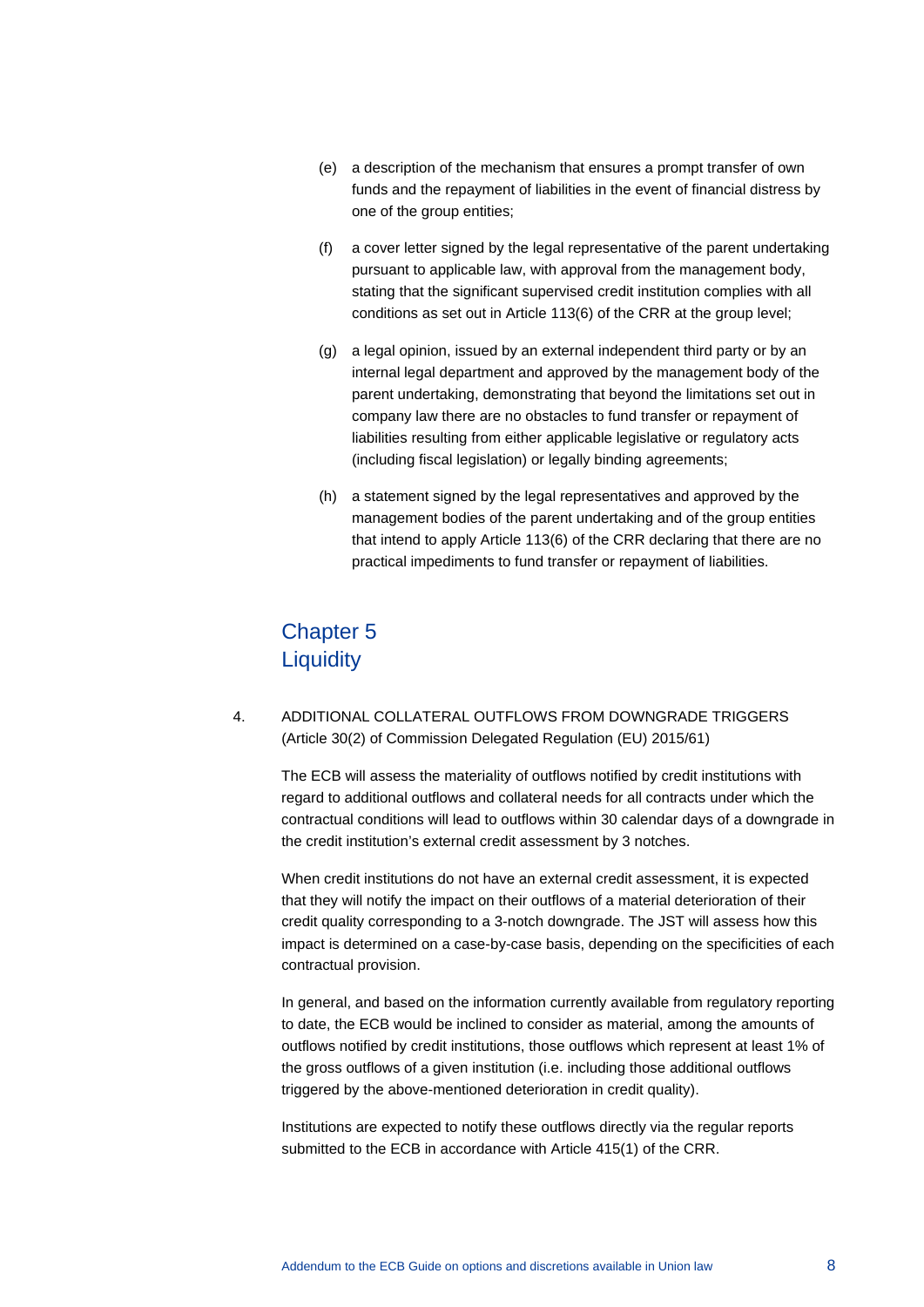The ECB will reconsider the appropriateness of this threshold (1% of gross liquidity outflows) within one year of the final adoption of this Guide once an EU harmonised reporting framework in line with the Liquidity Coverage Requirement (LCR) Delegated Act (DA) is enacted.

#### 14. CAP ON INFLOWS (Article 33(2) of Commission Delegated Regulation (EU) 2015/61)

The ECB is aware that under certain conditions the exercise of this specific option on liquidity requirements, when considered in combination with the option in Article 34 of Commission Delegated Regulation (EU) 2015/61 (see paragraph 5, above, in this Chapter), could, from the liquidity receiving entity's perspective, produce a comparable effect to an Article 8 CRR waiver (i.e. where, in the case that the abovementioned options are combined, the liquidity buffer requirement for the exempted institution is reduced to zero, or close to zero), while the two exemptions are subject to different specifications.

Consequently, in exercising the combination of those options and granting the related waivers, the ECB will make sure that this does not create any inconsistencies or conflicts with the policy defined in paragraph 5 of Chapter 1 of this Guide for granting an Article 8 waiver concerning the same entities within the same perimeter.

Details on the combination of the Article 33(2) exemption and the Article 34 waiver and their interaction with a waiver according to Article 8 of the CRR are provided below in the specifications for the assessment of the inflows under subparagraph (a).

In general, the ECB considers that the cap on inflows set out in Article 33(1) of Commission Delegated Regulation (EU) 2015/61 can be fully or partially waived following a specific assessment of the applications submitted by the supervised entities pursuant to Article 33(2) of the same Regulation. This assessment will be carried out according to the factors specified below for each type of exposure.

#### • **Assessment for granting the exemption from the cap on inflows under Article 33(2)(a) of Commission Delegated Regulation (EU) 2015/61 (intragroup inflows)**

(i) Inflows where the provider is a parent or subsidiary of the credit institution or another subsidiary of the same parent or linked to the credit institution by a relationship within the meaning of Article 12(1) of Directive 83/349/EEC.

Parent institution should be understood as a parent undertaking, as defined in Article 4(1)(15) of the CRR, and subsidiary should be understood as defined in Article 4(1)(16) of the CRR.

Both entities should also belong to the same scope of consolidation as defined in Article 18(1) of the CRR, unless they have a relationship within the meaning of Article 12(1) of Directive 83/349/EEC.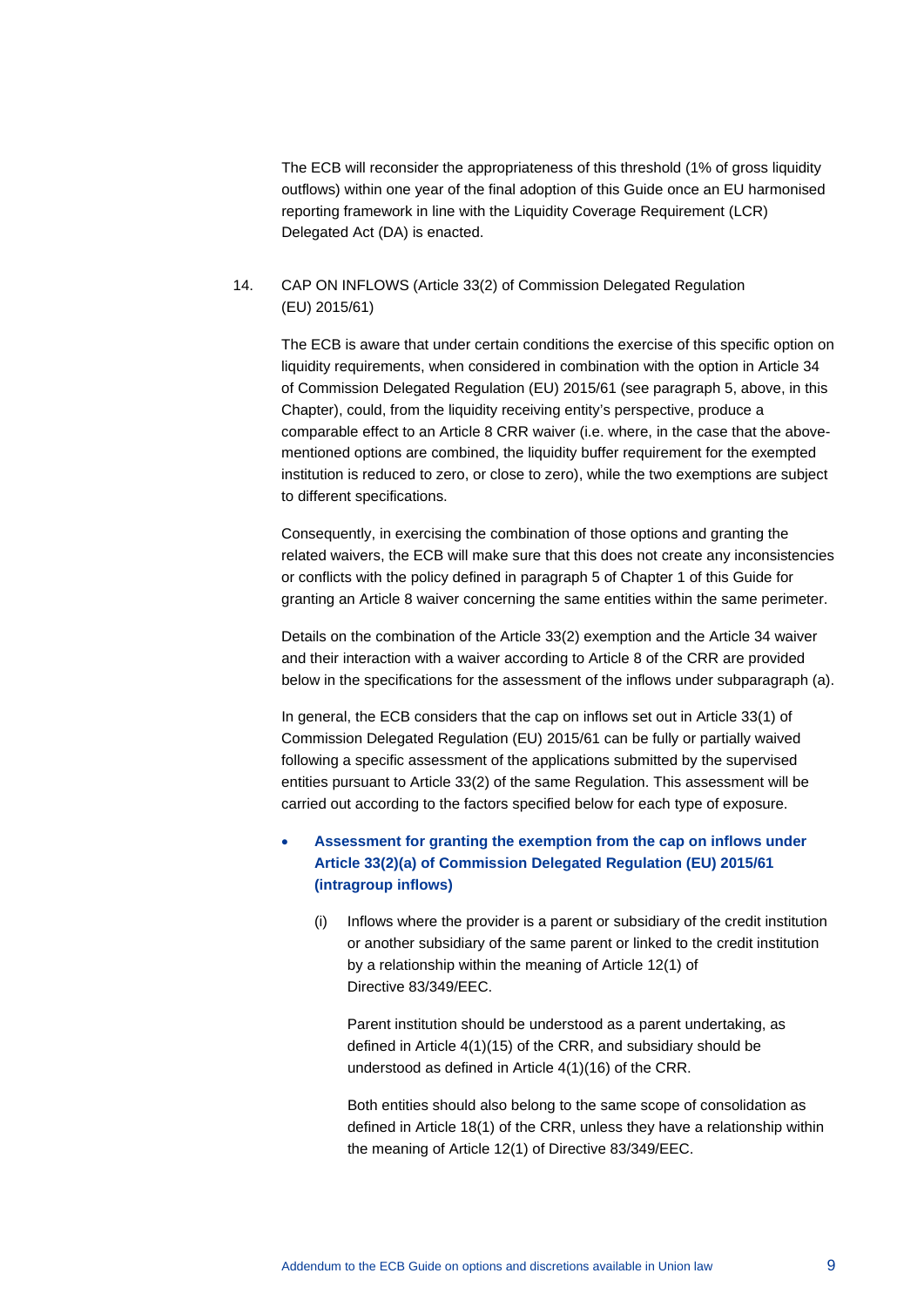As a general principle, the ECB does not intend to grant such exemption to institutions that are not affected by the 75% cap on inflows as mentioned in Article 33(1) of Commission Delegated Regulation (EU) 2015/61. The ECB intends to exempt only those institutions which currently have inflows exceeding 75% of their gross outflows, or which reasonably expect to have inflows exceeding 75% of their gross outflows in the foreseeable future, also taking into consideration the potential volatility of the LCR.

(1) As already mentioned, the ECB will pay particular attention to cases where this option is exercised in combination with the option set out in Article 34 of Commission Delegated Regulation (EU) 2015/61, when a preferential treatment on intragroup credit and liquidity facilities has been granted.

Exercising these two options in combination could result in a null LCR for the liquidity-receiving entity. It could, therefore, under certain conditions, have an effect for the liquidity-receiving entity that is comparable to an Article 8 CRR waiver. In this regard, the ECB should ensure that granting applications for a combination of these two options or for the exemption under Article 33(2)(a) in isolation does not conflict with the approved policy for applications for a waiver, under Article 8 of the CRR, which would cover the same entities.

In cases where the conditions for an Article 8 waiver cannot be met for reasons that are not under the control of the institution or the group, or where the ECB is not satisfied that an Article 8 waiver may actually be granted, the ECB will consider instead the possibility of granting a combination of the preferential treatment under Article 34 of Commission Delegated Regulation (EU) 2015/61 and the exemption to the cap on inflows pursuant to Article 33(2)(a) of Commission Delegated Regulation (EU) 2015/61.

As already stated, a combination of the options under Article 33(2)(a) and Article 34 of Commission Delegated Regulation (EU) 2015/61 can only be granted where it does not conflict with the approved policy to be applied to a waiver under Article 8 of the CRR concerning the same entities.

- (2) The ECB considers it appropriate, in cases where applications are submitted jointly pursuant to Article 34 of the LCR and Article 33(2)(a) of the LCR DA for the same inflows, that the assessment regarding inflows from undrawn credit and liquidity facilities is carried out according to the specifications under Article 34 of the LCR DA, in order to ensure consistency.
- (3) Where the exemption under Article 33(2) of Commission Delegated Regulation (EU) 2015/61 is not requested in combination with a preferential treatment pursuant to Article 34 of the same Regulation (EU), the ECB will consider the potential impact of this exemption on the LCR of the institution and its liquidity buffer, and the type of intragroup inflows that would be exempted from the cap on inflows. In particular, the ECB recognises that, under certain conditions, granting this exemption in isolation could have a similar impact to a waiver granted in accordance with Article 8 of the CRR for the institution exempted from the cap on inflows.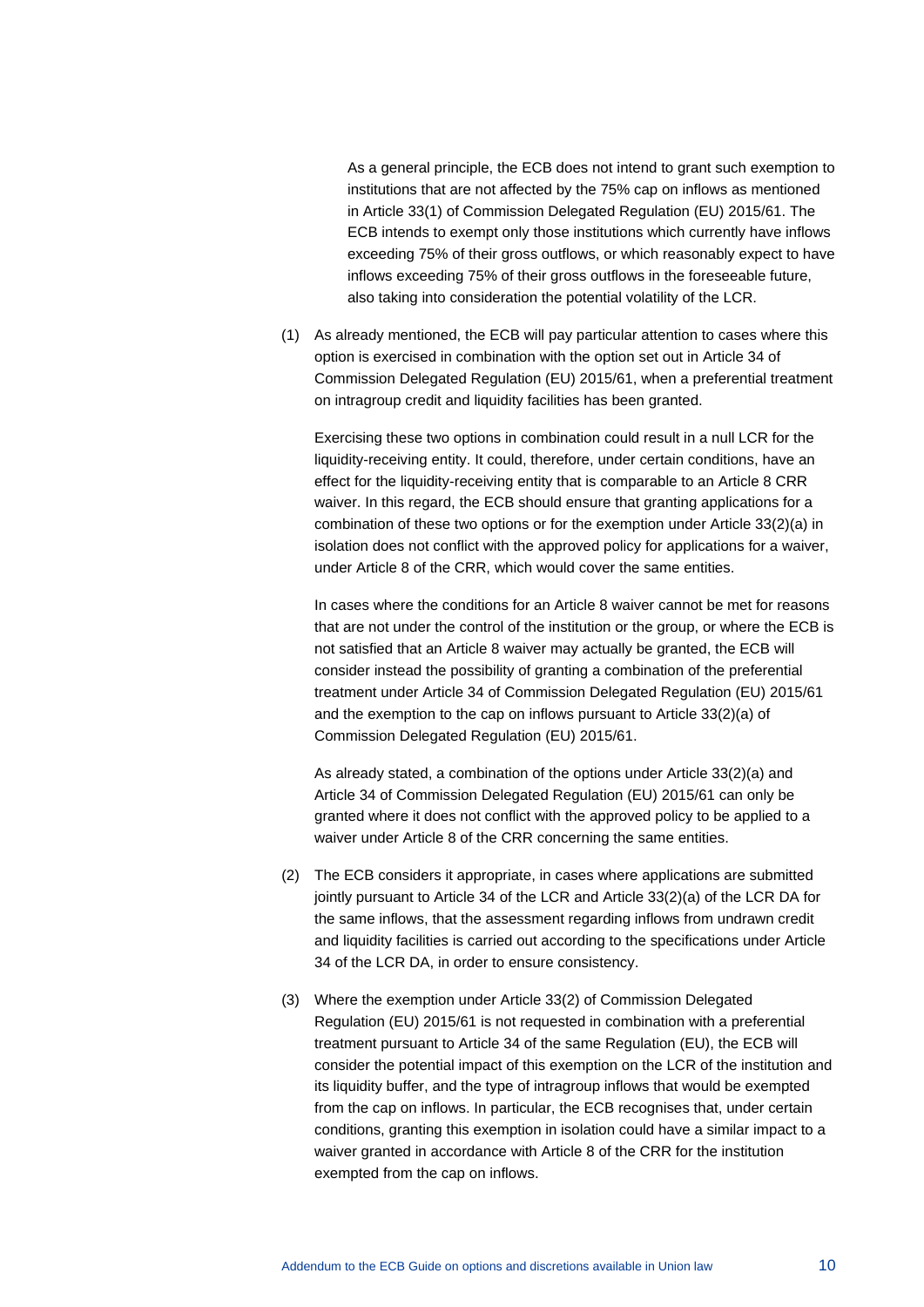The inflows in question should, therefore, meet minimum characteristics that would give sufficient comfort to the ECB that the applicant credit institution could rely on them for its liquidity needs in times of stress. To this end, the ECB considers that the inflows should present the following features.

- (i) There are no contractual clauses that require any specific conditions to be met for the inflow to become available.
- (ii) There are no provisions that would allow the intragroup counterparty providing the inflows to withdraw from its contractual obligations or impose additional conditions.
- (iii) The terms of the contractual agreement giving rise to the inflows cannot be changed substantially without the prior approval of the ECB. An extension or a renewal of contracts under the same provisions as previous contracts does not per se require prior approval. Nonetheless, extensions or renewals of contracts must be notified to the ECB.
- (iv) The inflows are subject to a symmetric or more conservative outflow rate when the intragroup counterparty calculates its own LCR. In particular, for intragroup deposits, if the deposit-receiving institution applies an inflow rate of 100%, the applicant entity should demonstrate that the intragroup counterparty does not treat this deposit as operational (as defined in Article 27 of Commission Delegated Regulation (EU) 2015/61).
- (v) The applicant entity is able to demonstrate that the inflows are also properly captured in the contingency funding plan of the intragroup counterparty or, in the absence of such contingency funding plan, in the contingency funding plan for the applicant entity.
- (vi) The applicant institution should also provide an alternative compliance plan to demonstrate how it intends to meet its fully phased-in LCR in 2018 should the exemption not be granted.
- (vii) The applicant institution should be able to demonstrate that the intragroup counterparty has been fulfilling the LCR requirement for at least one year, alongside national liquidity requirements if applicable. Alternatively, where past LCR reports are not available or where no quantitative liquidity requirements are in place, a sound liquidity position could be considered to exist if the liquidity management of both institutions as evaluated in the SREP is deemed to be of high quality.
- (viii) The applicant institution should monitor the liquidity position of the intragroup counterparty on a regular basis and demonstrate that it also enables the intragroup counterparty to monitor its own liquidity position on a regular basis. Alternatively, the applicant institution is expected to demonstrate how it has access to the appropriate information on the liquidity positions of the intragroup counterparty – for instance, by sharing daily liquidity monitoring reports.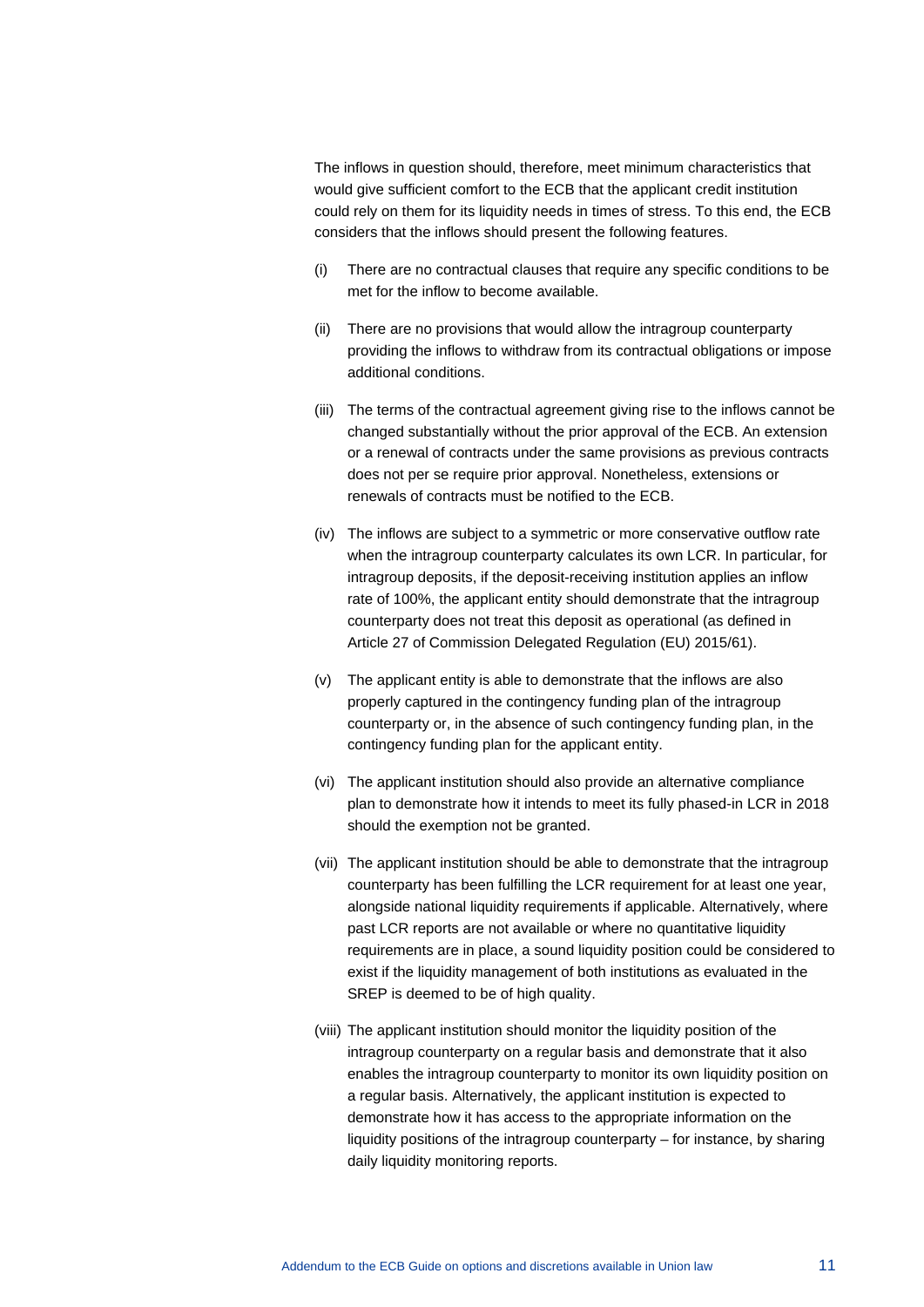(ix) The applicant institution should be able to factor in the impact of granting the exemption on its risk management systems with a view to complying with Article 86 of CRD IV and should also be able to monitor how a potential withdrawal of the exemption would impact its liquidity risk position and LCR.

#### • **Assessment for granting the exemption from the cap on inflows under Article 33(2)(b) of Commission Delegated Regulation (EU) 2015/61**

It must be borne in mind that for members of Institutional Protection Schemes (IPSs) this exemption could, under certain circumstances, be functionally equivalent, for the depositing entity (depositor) member of the IPS, to the deposit being treated in accordance with Article 16(1)(a) of Commission Delegated Regulation (EU) 2015/61 as a Level 1 liquid asset. Even if the treatment under Article 16(1)(a) concerns the LCR numerator, allowing an exemption from the cap on inflows pursuant to Article 33(2)(b) for the deposit would, through the offsetting of outflows by inflows, decrease the denominator of the same ratio to a corresponding degree. This would ultimately produce an equivalent effect to the same deposit being recognised in full as high quality liquid assets and would increase the numerator.

As an example, an institution has a total amount of liquid assets (X), total outflows (Z) and total inflows (A) and a deposit placed with other intra-IPS counterparties (B) which is included in its total inflows (A).

In the base-case scenario (no exemption, Article 16 LCR DA not applicable) the LCR of this institution could be expressed as:

LCR=X/(Z-MIN(A;0.75Z))

Assuming an LCR of 100%, it could also be expressed as:

X=Z-MIN(A;0.75Z)

In the second scenario, we assume that the intra-IPS deposit is included in the total liquid assets (as per Article 16(1)(a) of the LCR DA). The LCR could be expressed as:

LCR= (X+Y)/(Z-MIN(A-Y;0.75Z)

Assuming an LCR of 100%, it could also be expressed as:

X+Y=Z-MIN(A-Y;0.75Z)

In the third scenario, we assume that the intra-IPS deposit is exempted from the 75% cap on inflows (as per Article 33(2)(b) of the LCR DA). The LCR could be expressed as:

LCR=X/(Z-MIN(A-Y;0.75Z)-Y)

Assuming an LCR of 100%, it could also be expressed as:

X=Z-MIN(A-Y;0.75Z)-Y; or as: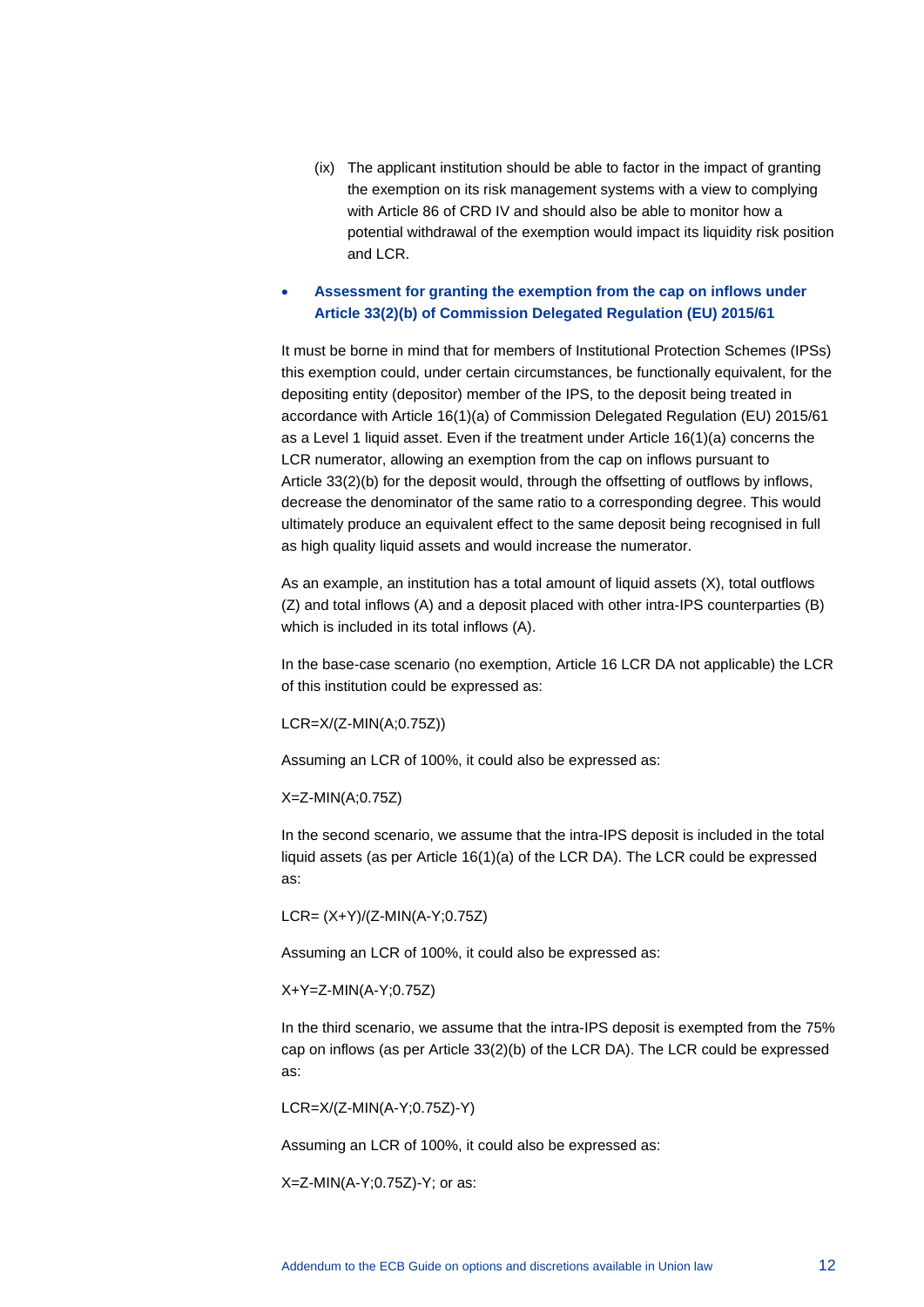X+Y=Z-MIN(A-Y;0.75Z), which is equivalent to the second scenario.

Consequently, the ECB is of the opinion that the exemption from the cap on inflows should not be exercised for deposits from entities (members of IPSs) qualifying for the treatment set out in Article 113(7) of the CRR (see chapter … Par…. of this Guide) that are fully eligible for the treatment pursuant to Article 16(1)(a) of Commission Delegated Regulation (EU) 2015/61.

This being the case, credit institutions are invited (encouraged) to directly apply the treatment set out in Article 16(1)(a) of Commission Delegated Regulation (EU) 2015/61 for the determination of the LCR.

Other deposits that do not qualify for the treatment under Article 16(1)(a) could benefit from the exemption only in the following cases.

(1) Where, in accordance with national law or the legally binding provisions governing IPSs, the deposit-receiving entity is obliged to hold or invest the deposits in Level 1 liquid assets as defined in letters (a) to (d) of Article 10(1) of Commission Delegated Regulation (EU) 2015/61.

or

- (2) Where the following conditions are met:
	- (i) There are no contractual clauses that require any specific conditions to be met for the inflow to become available.
	- (ii) There are no provisions that would allow the intra-IPS counterparty to not fulfil its contractual obligations or to impose additional conditions on the withdrawal of the deposit.
	- (iii) The terms of the contractual agreement governing the deposit cannot be changed substantially without the prior approval of the ECB.
	- (iv) The inflows are subject to a symmetric or more conservative outflow rate when the intra-IPS counterparty calculates its own LCR. In particular, if the deposit-receiving institution applies an inflow rate of 100%, the applicant entity should demonstrate that the intra-IPS counterparty does not treat this deposit as operational (as defined in Article 27 of Commission Delegated Regulation (EU) 2015/61).
	- (v) The inflows are also properly captured in the contingency funding plan of the intra-IPS counterparty.
	- (vi) The applicant institution also provides an alternative compliance plan to demonstrate how it intends to meet its fully phased-in LCR in 2018, should the exemption not be granted.
	- (vii) The applicant institution is able to demonstrate that the intra-IPS counterparty has been fulfilling the LCR requirement for at least one year, alongside national liquidity requirements if applicable. Alternatively, where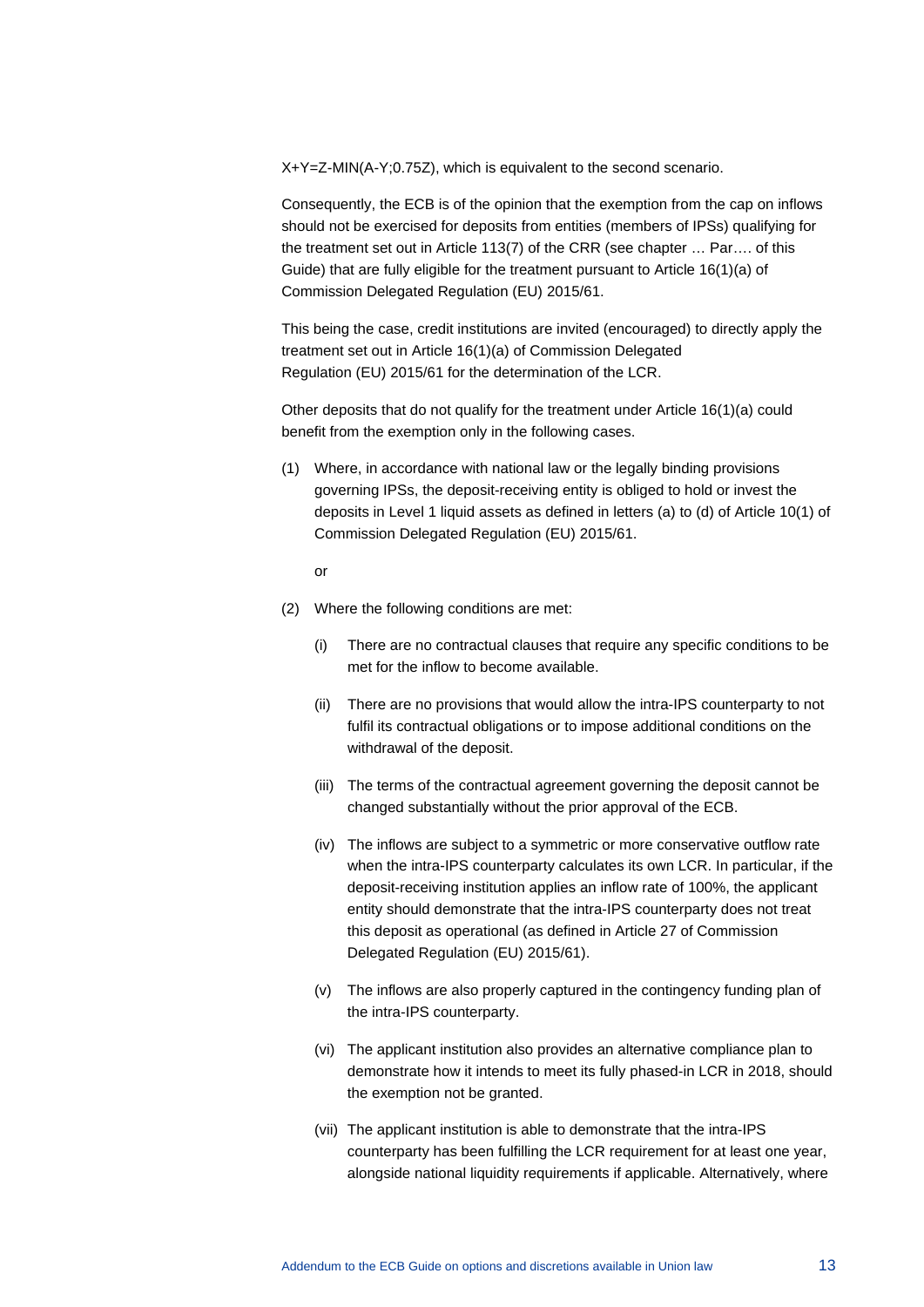past LCR reports are not available or where no quantitative liquidity requirements are in place, a sound liquidity position could be considered to exist if the liquidity management of both institutions as evaluated in the SREP is deemed to be of high quality.

- (viii) The IPS adequately monitors and reviews the liquidity risk and communicates the review to individual members in terms of its systems according to Article 113(7)(c) and (d) of Regulation (EU) No 575/2013.
- (ix) The applicant institution is able to incorporate the impact of granting the exemption in its risk management systems and monitor how a potential withdrawal of the exemption would impact its liquidity risk position and its LCR.

Moreover, for the other category of deposits eligible for exemption from the cap, "groups of entities qualifying for the treatment set out in Article 113(6) of the CRR", this legislative wording means that the conditions mentioned in Article 113(6) of the CRR must have been met and the corresponding exemption from risk-weighted capital requirements for intragroup exposures must actually have been granted. Therefore, entities that have been excluded from the scope of prudential consolidation in accordance with Article 19 of the CRR should also be excluded from the application of the exemption on the cap on inflows, given that Article 113(6) of the CRR exemption cannot be granted. Consequently, the exemption from the cap on inflows under Article 33(2)(b) of the LCR DA is not allowed either.

In this case, other intragroup deposits could benefit from the exemption only where, in accordance with national law or other legally binding provisions regulating groups of credit institutions, the deposit-receiving entity is obliged to hold or invest the deposits in Level 1 liquid assets as defined in letters (a) to (d) of Article 10(1) of Commission Delegated Regulation (EU) 2015/61.

#### • **Assessment for granting the exemption from the cap on inflows under Article 33(2)(c) of Commission Delegated Regulation (EU) 2015/61**

The ECB is of the opinion that inflows already benefiting from the preferential treatment mentioned in Article 26 of Commission Delegated Regulation (EU) 2015/61 should also be exempted from the cap referred to in Article 33(1) of Commission Delegated Regulation (EU) 2015/61.

In order to grant the exemption for the inflows referred to in the second subparagraph of Article 31(9) of Commission Delegated Regulation (EU) 2015/61, the ECB intends to assess such inflows against the definition of promotional loans in Article 31(9), and against the criteria of Article 26 of Commission Delegated Regulation (EU) 2015/61 and the specifications set out in paragraph 13 of this Chapter.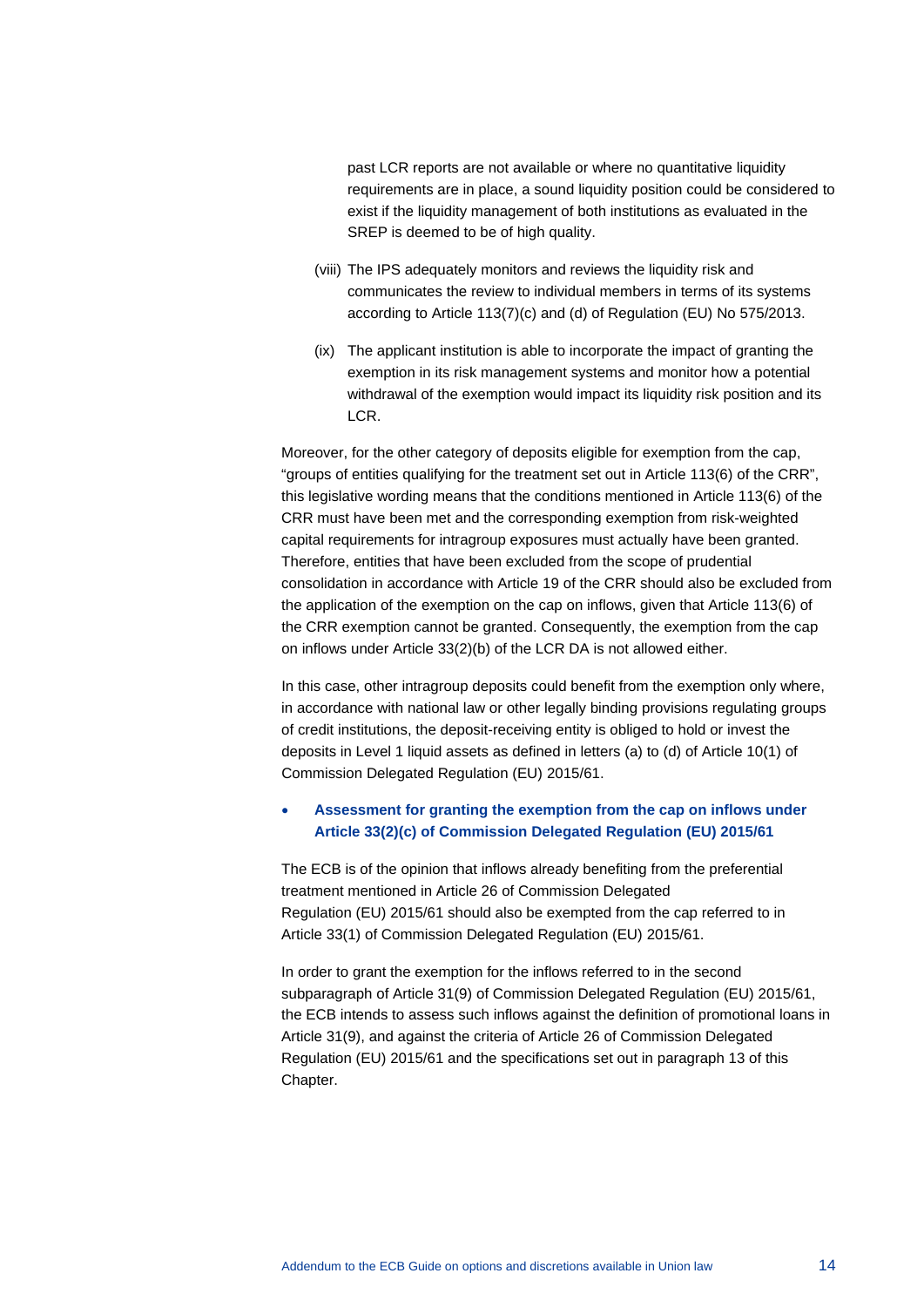### Chapter 9 Governance arrangements and prudential supervision

#### 9.3 COMBINING THE FUNCTIONS OF CHAIRMAN AND CEO (Article 88(1)(e) of CRD IV)

The ECB considers that there should be a clear separation of the executive and nonexecutive functions in credit institutions and that the separation of the functions of Chairman and CEO should be the rule. Sound principles of corporate governance require that both functions be exercised in line with their responsibilities and accountability requirements. The responsibilities and accountability requirements of the chairman of the management body in its supervisory function (Chair) and of the chief executive officer (CEO) diverge, reflecting the different purposes of each supervisory function and management function respectively.

Moreover, the Corporate Governance principles for banks (Guidelines) of the Basel Committee on Banking Supervision (July 2015) recommend that in order "to promote checks and balances, the chair of the board should be an independent or nonexecutive board member. In jurisdictions where the chair is permitted to assume executive duties, the bank should have measures in place to mitigate any adverse impact on the bank's checks and balances, e.g. by designating a lead board member, a senior independent board member or a similar position and having a larger number of non-executives on the board." (paragraph 62).

The authorisation to combine the two functions should, therefore, be granted only in exceptional cases and only where corrective measures are in place to ensure that the responsibilities and accountability obligations of both functions are not compromised by their being combined. The ECB intends to assess applications for the combination of the two functions in line with the above-mentioned Basel principles and the European Banking Authority's Guidelines on Internal Governance (GL 44), where it is recommended that in the case of combination of the two functions, "the institution should have measures in place to minimise the potential detriment on its checks and balances".

More specifically, the ECB considers that such authorisation should be granted only for the period where the justifying circumstances continue to exist, as presented by the applying institution according to Article 88(1)(e) of CRD IV. After a period of 6 months from the adoption of the ECB decision authorising the combination of the two functions, the credit institution should assess whether the justifying circumstances do in fact continue to exist and inform the ECB accordingly. The ECB can withdraw the authorisation, where it determines that the outcome of the assessment regarding the continuing existence of the exceptional circumstances is not satisfactory.

In order to grant the authorisation, the ECB will assess the following factors:

(1) the specific reasons why the situation is exceptional; in this regard, the ECB would not consider the fact that the combination is allowed according to national law to be sufficient;